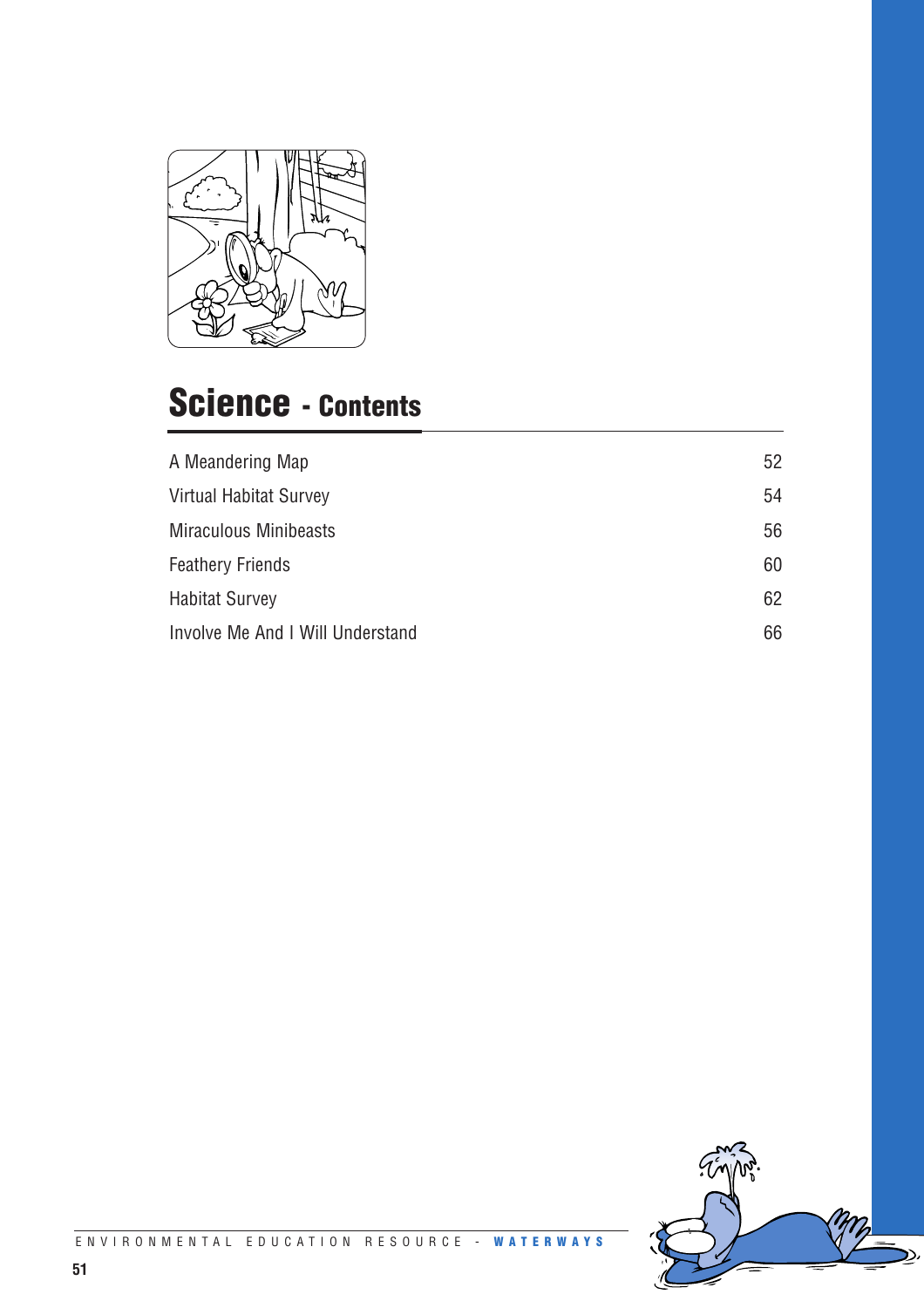# **A Meandering Map**

#### **FOCUS**

- What features exist along our local waterway?
- How is the land adjacent to the waterway used?

#### **OBJECTIVES**

- Visit and observe a local waterway
- Complete a bird's-eye sketch of a waterway section

#### **BACKGROUND**

The uses of surrounding land, such as agriculture, industry or urban development can have a negative effect on waterways. These land uses can lead to erosion, pollution (from urban stormwater runoff) and habitat degradation. The vegetation along a stream offers protection from the impact of surrounding land uses. Its condition can often give us a good indication of the health of the waterway.

#### **NOTES**

This activity needs to be conducted at a local waterway. The Science activity, *'A Habitat Survey'* and the Maths activity *'Stream Speed'* could also be conducted while at the waterway.

#### **LEARNING TASKS**

#### **1 Planning the field trip.**

- Visit the waterway prior to the field trip to determine an appropriate stretch to survey.
- The site should demonstrate variety of land uses, and have access to both sides of the bank.
- Invite adult helpers to assist students on the day.

**SAFETY** When planning a field trip it is essential that you develop a safety plan, which identifies potential hazards the risk of the occurring and implements safety control measures.

#### **2 Prior to the field trip.**

- Read and discuss the worksheet to clarify features to be sketched.
- Review your safety plan and reinforce behavioural expectations.
- Distribute a clipboard and sketching paper to each group.

#### **3 During the field trip.**

- Mark out 100 metres for students to study.
- Walk the survey area, allowing students to make observations.
- On the return walk, students (groups of 3-4) start their sketches.
- Supervisors can ensure that students make sketches, which include living and non-living components of the site.

#### **4 After the field trip.**

• Publish sketches.

#### **MATERIALS**

- **•** *'A Meandering Map'* **Student Worksheet**
- **Map** of waterway
- **Trundle wheel**
- **• Markers**
- **• Clipboards**
- **• Paper** for sketching
- **• Pencils**
- **• Large poster paper**
- **• Colouring materials**

#### **EXTENSION**

Discuss possible changes to land management at the site. Sketch a picture of the site in the future after land use has been improved. Students should discuss the impacts of changed use on the area.

#### **ASSESSMENT**

Were students able to visualise and sketch a bird's-eye view of their section of the stream? Could they visually represent vegetation types, river form and adjacent land uses?

#### **52**



SCIENCE 4.1 Biological SOSE 4.1 Geography

MATHS 4.4 Space

4.2 Geography 4.3 Geography

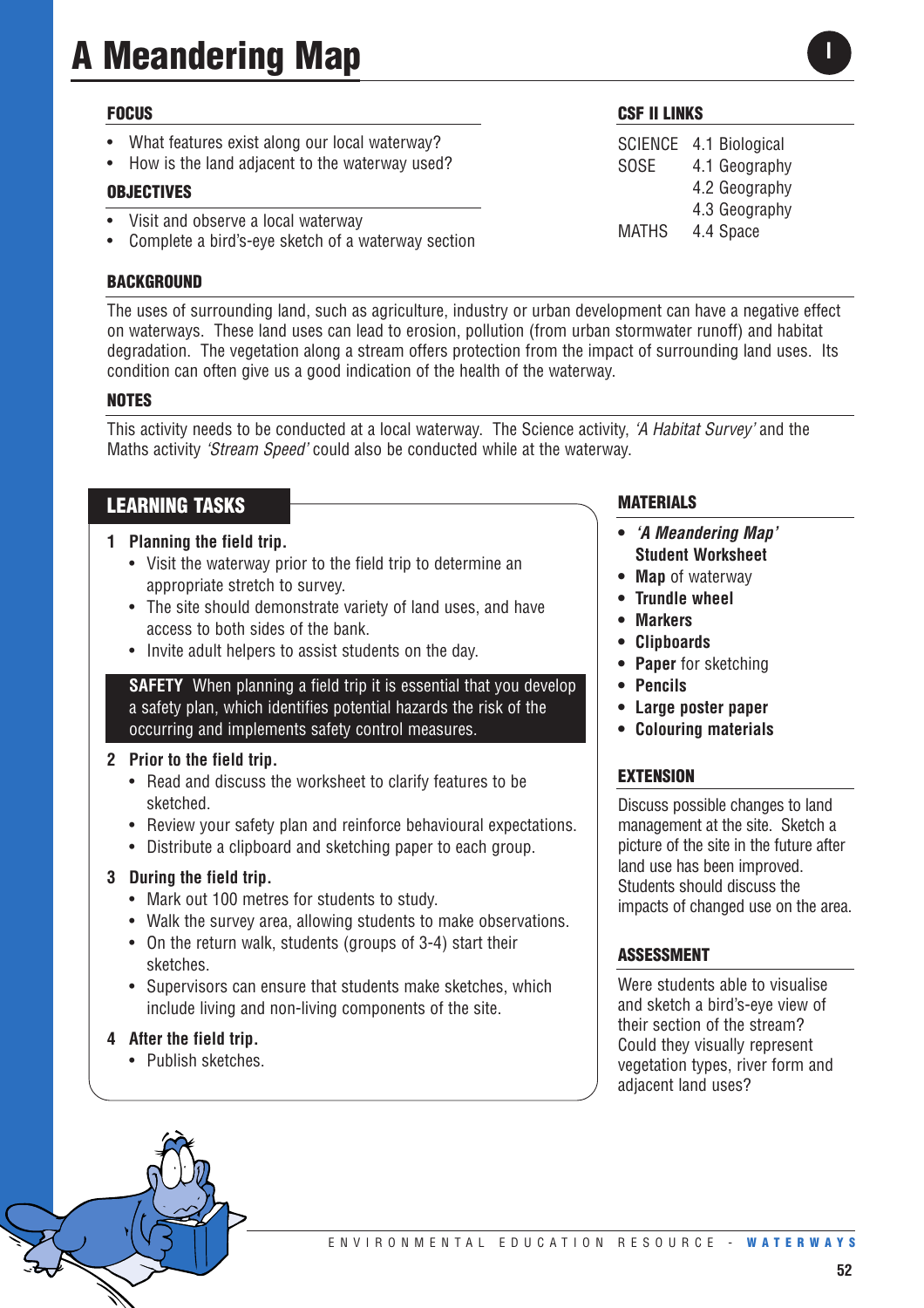# **A Meandering Map - Student Worksheet**

#### **Name**

✍

The amount and type of vegetation alongside a waterway often tells us about the health of the aquatic environment (such as the water quality) and the types of plants and animals that might live in, on or near it.

Before European settlement, the fertile soil beside streams and rivers would have been covered with native grasses, rushes, shrubs and trees. Nowadays, this land is used for agriculture, industry, housing and recreation. These land uses can pose direct threats to waterway health if not managed properly.

#### **MATERIALS**

- **•** Clipboard
- **•** Sketching paper
- **•** Pencil
- **•** Eraser

| <b>OBSERVE</b>  | and sketch the following features from the view of a bird flying overhead as you walk along the<br>waterway.                                                                                                                                                                                                                                                                                                                         |
|-----------------|--------------------------------------------------------------------------------------------------------------------------------------------------------------------------------------------------------------------------------------------------------------------------------------------------------------------------------------------------------------------------------------------------------------------------------------|
| <b>WRITE</b>    | short captions about each feature.                                                                                                                                                                                                                                                                                                                                                                                                   |
| <b>FORM</b>     | Is the waterway straight?<br>Is it winding?                                                                                                                                                                                                                                                                                                                                                                                          |
| <b>WIDTH</b>    | Estimate the width of the waterway.<br>Does the width vary?                                                                                                                                                                                                                                                                                                                                                                          |
| <b>WATER</b>    | Are there any rocks, snags or sandbars visible in or protruding from the water?<br>Are there any riffles or pools?<br>Is there any vegetation or pollution?<br>What colour is the water?                                                                                                                                                                                                                                             |
| <b>BANK</b>     | How wide is the bank?<br>Is the vegetation sparsely spread or growing close together?<br>Do any trees or shrubs hang over the water?<br>Are there any hollows in the trees?<br>Is the vegetation native or exotic?<br>Does the bank have natural or man-made features?<br>Is the bank stable or eroded?                                                                                                                              |
| <b>VERGE</b>    | Is there any vegetation on the verge?<br>Is it sparsely spread or growing close together?<br>Is there a mixture of grasses, shrubs and trees?<br>Are there any visible hollows in the trees?<br>Is the vegetation native or exotic?                                                                                                                                                                                                  |
| <b>LAND USE</b> | How is the land on either side of the waterway used?<br>Is it used for farming (crops or stock)?<br>Is there fencing to restrict stock access?<br>Is there evidence of erosion, trampling or over-grazing?<br>Is the land used for industry?<br>Is there evidence of run-off or wastewater entering the waterway?<br>Is the land used for housing?<br>Are there any other man-made features such as picnic areas, roads or carparks? |

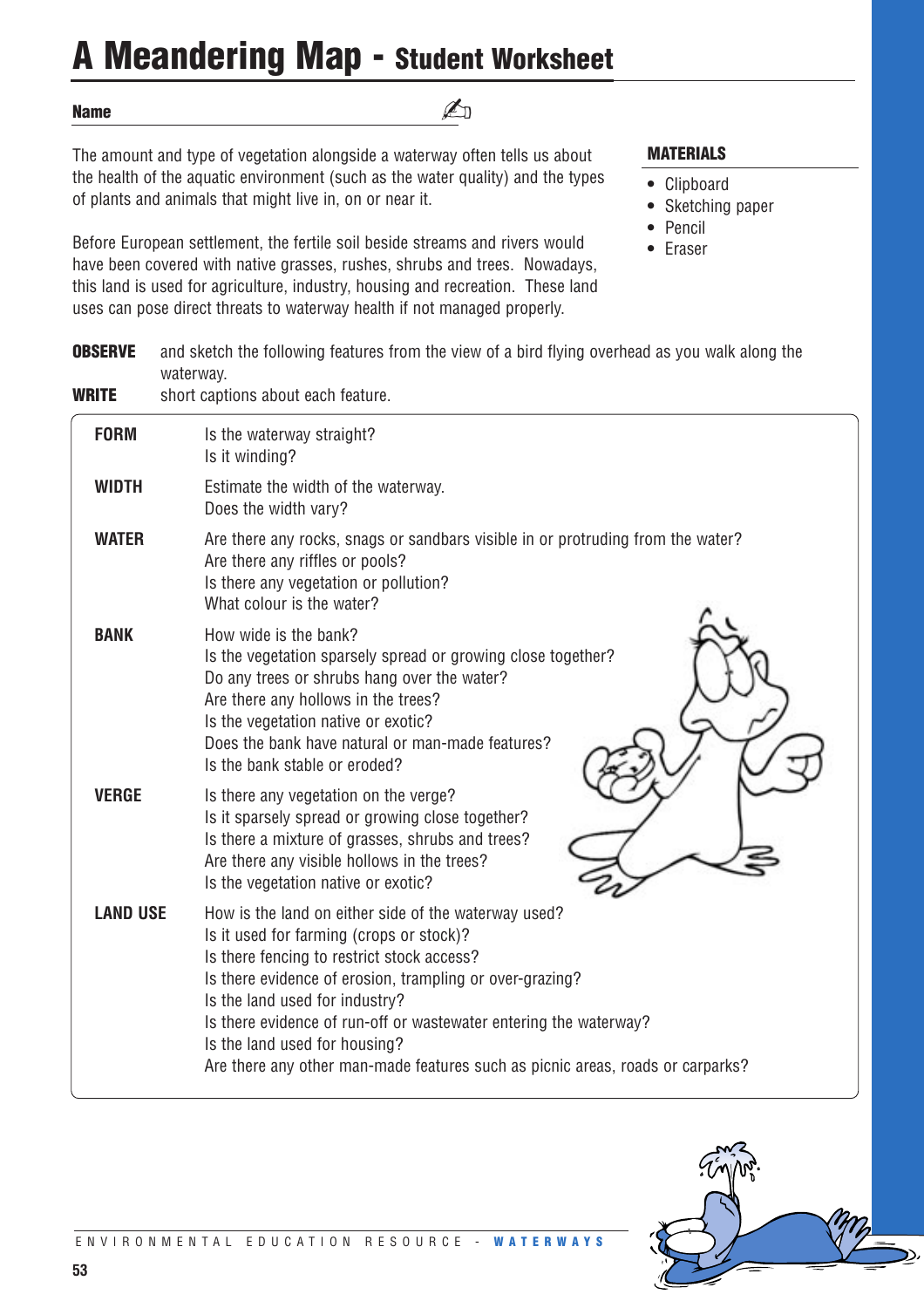#### **FOCUS**

• How can waterway habitats be evaluated?

#### **OBJECTIVES**

- Use an internet site to view a regional waterway
- Assess habitat and submit an online habitat survey

#### **BACKGROUND**

All necessary information is provided on the website. If internet access is a problem or you find that this website no longer works, see '*Resources – Virtual Habitat Survey'* on the CD and alter the activity accordingly. You could also scan the web for alternate sites and activities prior to the lesson.

#### **NOTES**

This activity can be conducted as an introduction or in place of, the Science activity, *'Habitat Survey'*. Students may complete the habitat surveys individually or in groups.

#### **LEARNING TASKS**

- **1 Introduce the task by discussing these points.** 
	- What features are apparent in a healthy / degraded waterway habitat?
	- What impacts might these features have on aquatic life?
	- What features might exist along a waterway in our local area?
	- What events may have affected the way our waterway look?
- **2 Students go to the website** www.vic.waterwatch.org.au
- **3 Give each student a copy of the** *'Virtual Habitat Survey'* **worksheet.**
- **4 Students follow the instructions on the worksheet, examining the photograph, completing the online habitat survey, submitting the survey and reading an interpretation of the results.**
- **5 If time permits, students could complete several surveys by selecting other regions of Victoria, this provides an opportunity for students to view waterways from different places and in different conditions.**
- **6 Conclude the activity by discussing it as a whole class.** 
	- What did you find difficult / surprising about the task?
	- What did you learn as a result of the task?

#### **MATERIALS**

- **•** *'Virtual Habitat Survey'* **Student Worksheet**
- **• Computers** with internet access
- **•** *'Virtual Habitat Survey'* **Alternate Resource** (see 'Resources' on the CD) (optional)

#### **EXTENSION**

If a field trip is not possible, encourage students to visit a local waterway with an adult and conduct a habitat survey after school or on a weekend and report back to the class.

#### **ASSESSMENT**

Were students able to rate features appropriately from the photograph? Could they work together and make collaborative decisions using available information?



SCIENCE 4.1 Biological 4.2 Biological SOSE 4.1 Geography 4.3 Geography

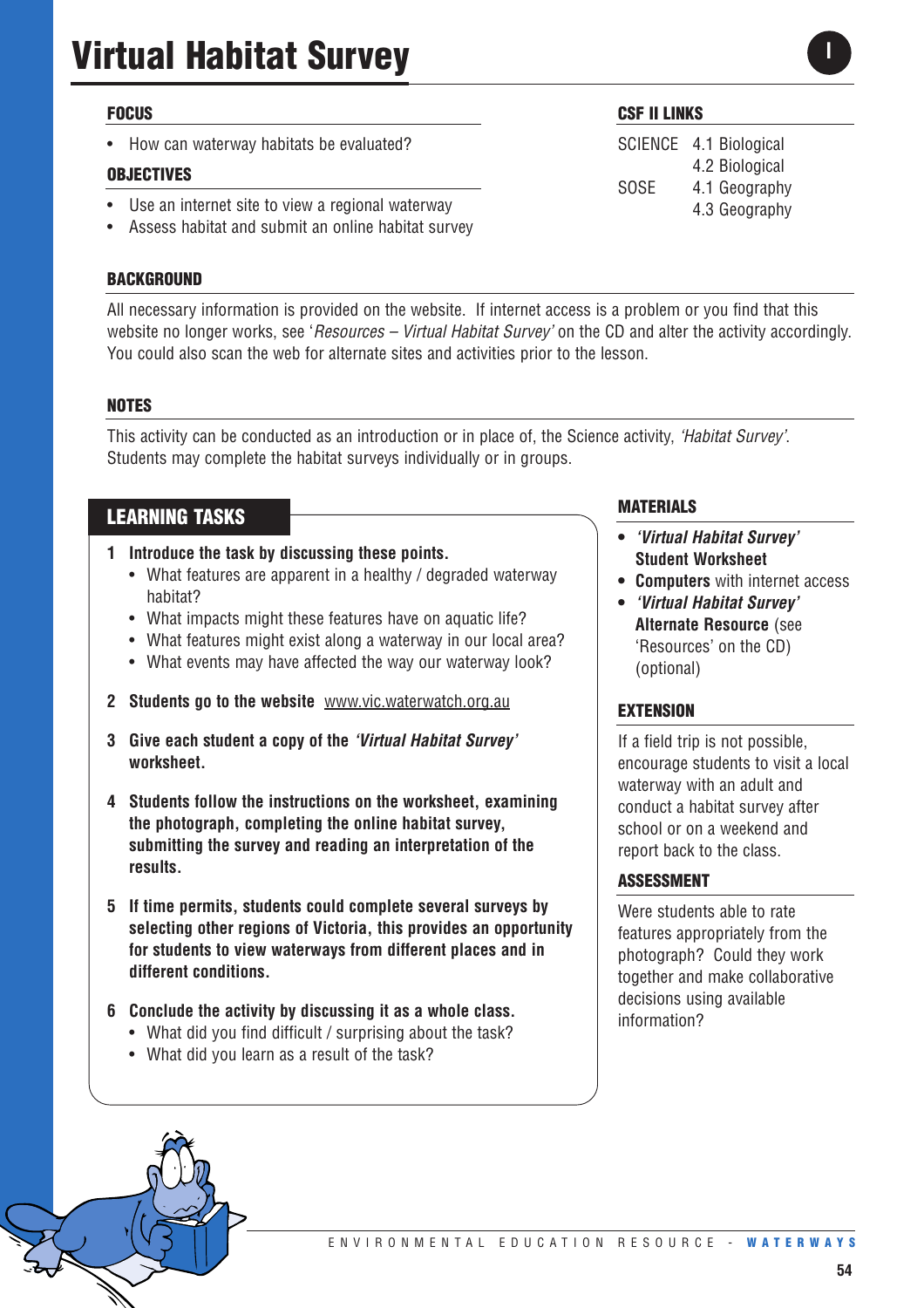# **Virtual Habitat Survey - Student Worksheet**

| <b>Name</b>    |                                                                                                                    |
|----------------|--------------------------------------------------------------------------------------------------------------------|
| <b>LOG ON</b>  | to the internet.                                                                                                   |
| <b>GO TO</b>   | www.vic.waterwatch.org.au                                                                                          |
| <b>CLICK</b>   | 'Water Fun' (on the left hand side of<br>the screen).                                                              |
| <b>CLICK</b>   | 'Try your hand at assessing some of Victoria's<br>Rivers'.                                                         |
| <b>READ</b>    | the background to find out what a habitat<br>survey is.                                                            |
| <b>SELECT</b>  | the 'North Central Region' by clicking on the map<br>of Victoria or on the written link.                           |
| <b>SPEND</b>   | a few minutes studying and discussing the<br>features of the photo.                                                |
| <b>FOLLOW</b>  | the instructions on the page to work through the habitat survey.                                                   |
| <b>NOTE</b>    | some terms are written in blue. Click on these to read their definition.                                           |
| <b>READ</b>    | the five descriptions in each section.                                                                             |
| <b>CHOOSE</b>  | the one you feel is the closest match to the photo by clicking the circle. A black dot should<br>appear inside it. |
| <b>SUBMIT</b>  | your assessment form when completed.                                                                               |
| <b>COMPARE</b> | your score with 'our score' (Waterwatch score).                                                                    |
| <b>READ</b>    | why Waterwatch have given their scores.                                                                            |
| <b>READ</b>    | what the score tells us about the health of the habitat at that waterway.                                          |
| <b>LOG OFF</b> | the internet or complete further online habitat surveys.                                                           |

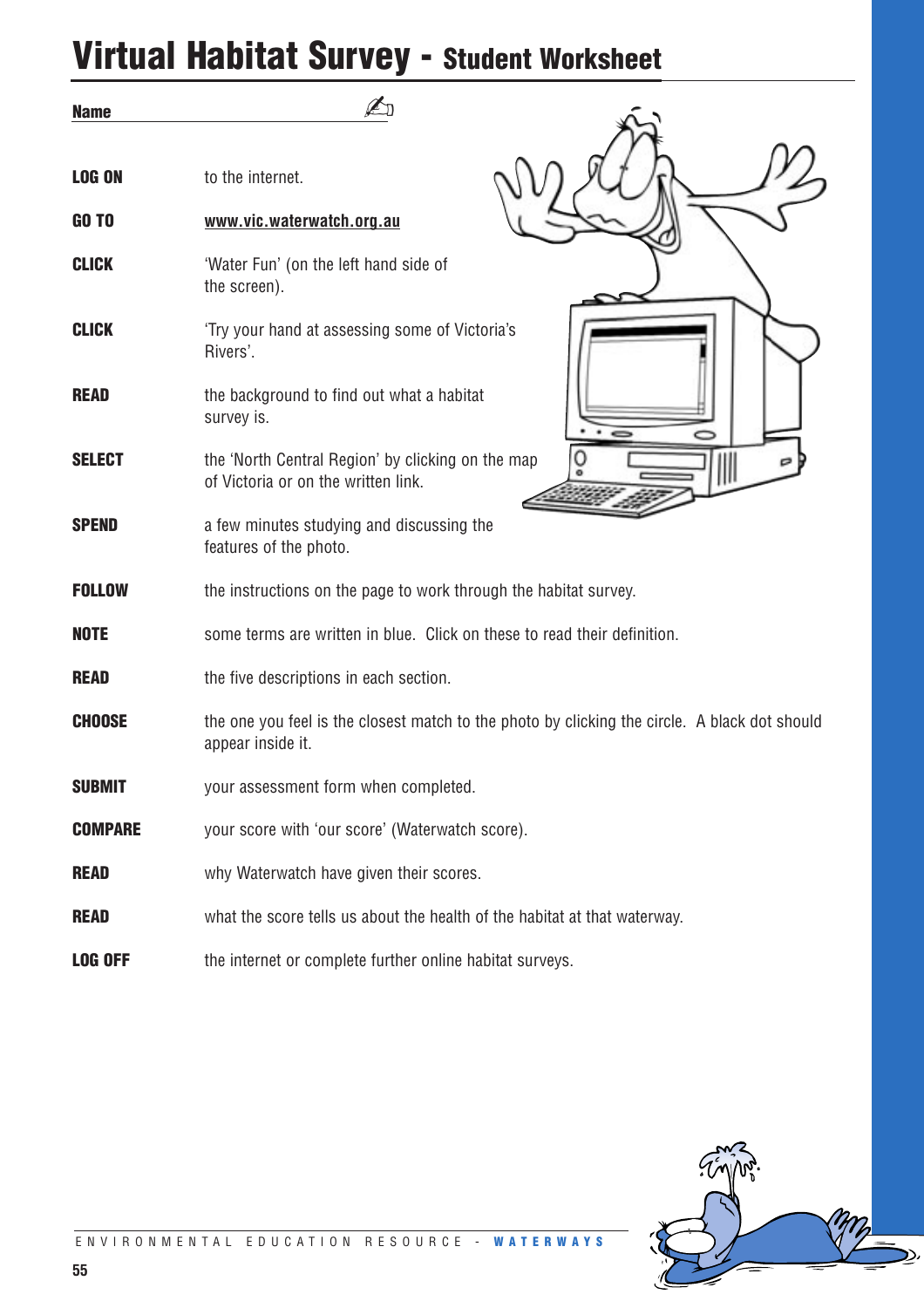#### **FOCUS**

• How do aquatic creatures walk on water?

#### **OBJECTIVES**

- Conduct simple science experiments
- Understand and explain surface tension

#### **BACKGROUND**

On the still waters of a pond or slow-flowing stream, there are many animals that can walk on water! Water surfaces have an invisible 'skin' created by surface tension. Water striders and spiders can walk on top of this 'skin' because they spread their weight over a relatively large area of water and have millions of tiny hairs on their long legs, which repel water.

#### **NOTES**

To involve students in active investigation and promote discovery, two science experiments are suggested below. Students could conduct both experiments, or half the class could conduct each one then report their observations and findings back to the other class members.

#### **LEARNING TASKS**

- **1 Discuss the aquatic fauna that students have seen living in waterway environments.**
- **2 Use pictures to start discussion about surface dwelling insects.**
	- Have you seen these creatures before? Where?
	- What do you notice about the way they move?
	- Can you predict how they walk on water?
	- How might those millions of hairs on their legs help them?
- **3 Students conduct the two experiments (worksheet 1 & 2).**
	- You may like to hide the 'why is it so' section when photocopying**.**
- **4 Ask questions to generate discussion of results.** 'Suspended Sewing Needle'
	- Why did the blotting paper sink?
	- Why did the needle float?
	- Can you explain why the needle will not touch the bowl's edges? 'Psychedelic Milk'
	- What did you observe before and after the detergent was added?
	- Why do you think the detergent makes a difference?
- **5 Students complete the applicable sections of worksheet 3. Allow time to share and draw conclusions.**
	- What advantages / disadvantages are there to living on the water?

#### **CSF II LINKS**

SCIENCE 4.1 Biological 4.2 Biological 4.2 Chemical

#### **MATERIALS**

- **•** *'Miraculous Minibeasts'* **Student Worksheets 1, 2 & 3**
- **Pictures** of surface dwelling insects (see 'Illustrations' on the CD)
- **• Bowl of water**
- **• Blotting paper** / paper toweling
- **• Sewing needle** / paperclip
- **• Bowl of milk**
- **• Food colouring**
- **• Detergent**
- **• Eye dropper** or straws

#### **EXTENSION**

Pose the question ' how can we protect waterways, and their miraculous minibeasts?' Use the internet, library resources or a guest speaker to help students devise management options.

#### **ASSESSMENT**

How well did students predict results, conduct experiments and draw conclusions? Could they clearly explain their observations and results to peers?

**M**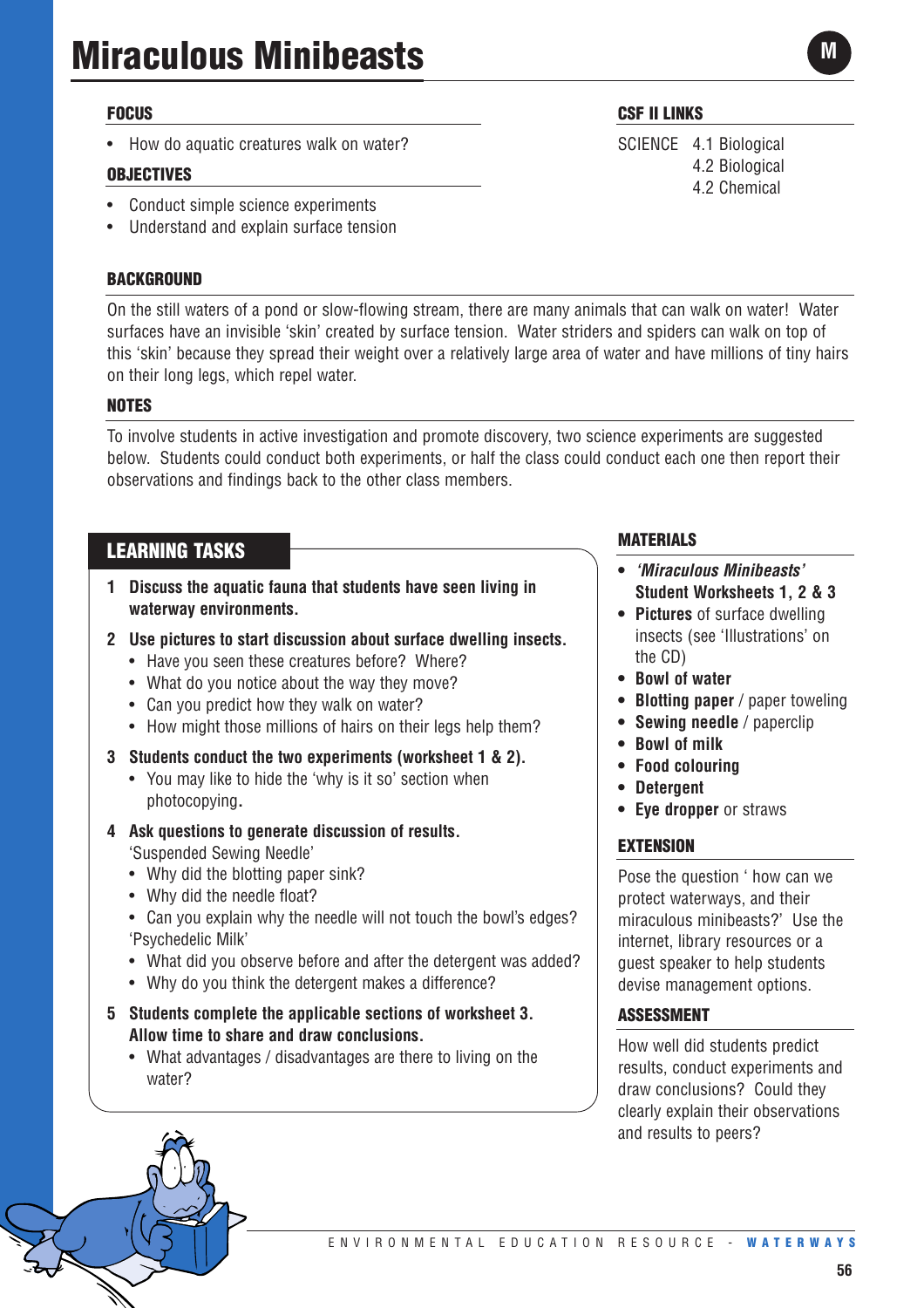### **Miraculous Minibeasts - Student Worksheet 1**

**Name**

### **Suspended sewing needle**

Did you know that some animals can walk on water!

#### **AIM**

To use an experiment to help us understand how miraculous minibeasts can walk water.

**SAFETY** Take care with the sewing needle. Needles are sharp and should not be pointed at others or carried whilst running. Take care not to drop or lose the needle for feet to find later!

#### **METHOD**

#### **PART A**

- **1** Three-quarter fill your bowl with water.
- **2** Place a small square of blotting paper on the surface of the water in your bowl.
- **3** Gently lower a dry sewing needle to lie flat (horizontal) on the blotting paper.
- **4** Watch closely and observe what happens next.
- **5** Think about these questions:
	- What happened to the blotting paper?
	- What happened to the sewing needle?

#### **PART B**

- **6** Gently blow the needle about the bowl and watch closely.
- **7** Think about these questions:
	- Why did the needle move?
	- Could you move the needle to all areas of the bowl?
	- Did it ever touch the edge?
	- Why was it difficult to make the needle touch the edge of the bowl?

#### **WHY IS IT SO?**

Water is made up of many tiny parts called 'molecules'. These molecules are attracted to each other, and form strong bonds. This causes the water surface to have an invisible 'skin'. We call this skin 'surface tension'.

Small surface dwelling insects are able to walk on water because their bodies are light and they spread their weight through their long legs. These legs are covered in millions of tiny hairs that repel, or push away, the water. This creates a dip in the water, so the insects don't even get their feet wet!

**CHALLENGE** Think about why insects live on the water? What might they feed on? How do they hunt, detect and catch their prey?



### ✍ **MATERIALS**

- **• Bowl of water**
- **• Blotting paper**
- **• Sewing needle**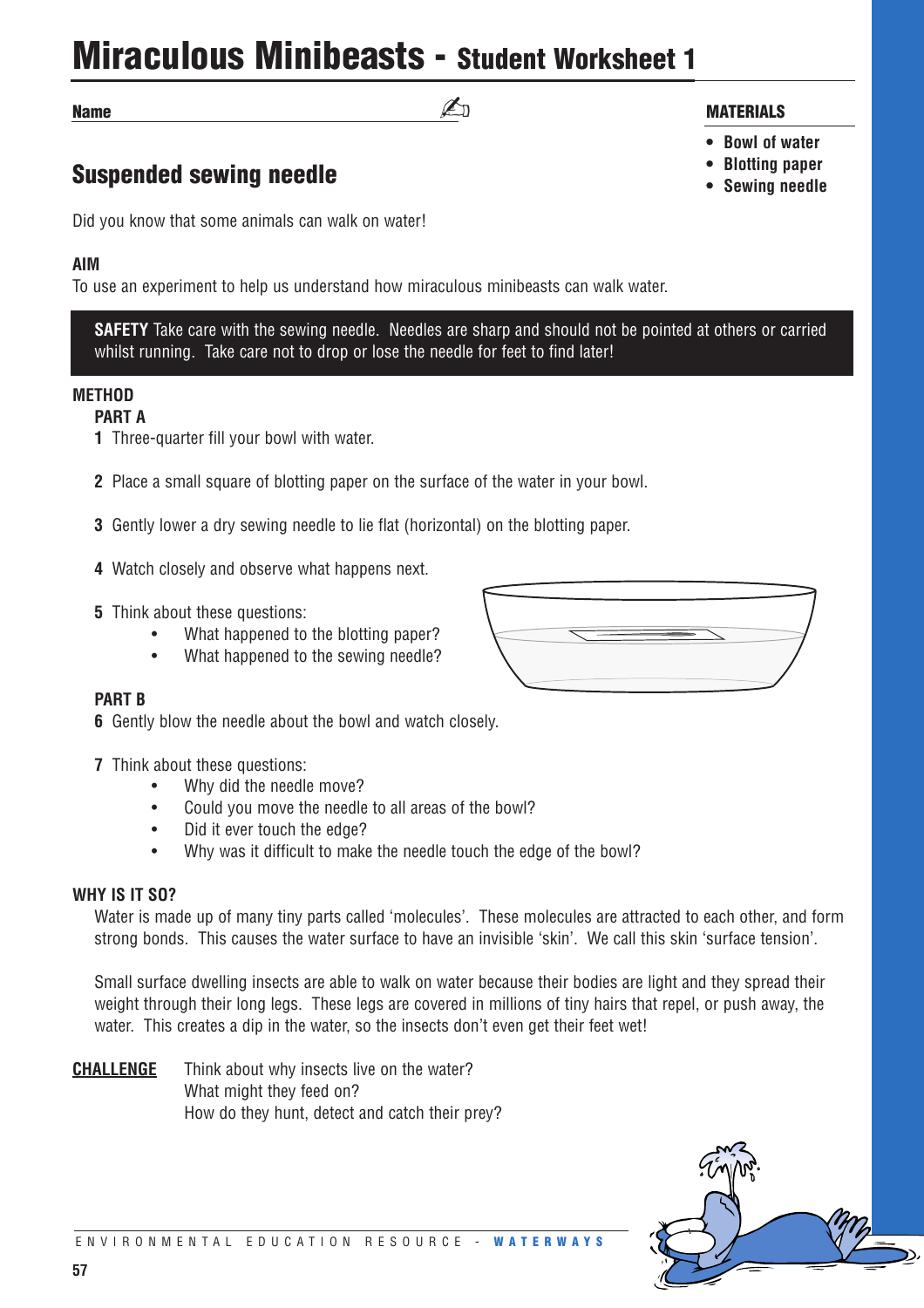# **Miraculous Minibeasts - Student Worksheet 2**

 $\mathbb{Z}_{\Pi}$ 

#### **Name**

### **Psychedelic Milk**

Have you ever seen insects that walk on water? By walking on water, they can catch and eat animals that fly down or swim up to the water's surface.

#### **AIM**

To use an experiment to help us understand how miraculous minibeasts can walk water.

#### **METHOD**

- **1** Pour milk into your bowl so that it is half full.
- **2** Using a straw, drop a little food colouring into the centre of the milk.

**To use the straw as an eyedropper...** place one end in the liquid, seal the other end with your finger and lift the straw. Now take your finger off momentarily to allow a drop to fall.

- **3** Take care not to bump or move the bowl.
- **4** Add a few drops of another colour into the centre of the milk.
- **5** Carefully add 1 or 2 drops of detergent into the centre of the milk.
- **6** Watch closely and observe what happens over the next few minutes.
- **7** Think about these questions.
	- What was the food colouring doing before you added the detergent?
	- What happened to the food colouring after adding the detergent?
- **8** Can you come up with an explanation of the results?

#### **WHY IS IT SO?**

The surface of the milk has an invisible 'skin', known as 'surface tension'. This skin enabled the food colouring to sit on the water's surface rather than sink and mix with the milk.

Detergents and oils break this skin and disturb the surface tension, causing the milk to move around. By adding colour, you were able to see this process happening.

**CHALLENGE** When might the surface tension in our local waterways be disturbed? What substances might cause this and how might they find their way into our rivers? How can we protect surface tension and surface dwelling minibeasts?

#### **MATERIALS**

- **Glass**
- **• Milk**
- **• Food colouring**  (2 Colours)
- **• Detergent**
- **• Eye dropper** or straw

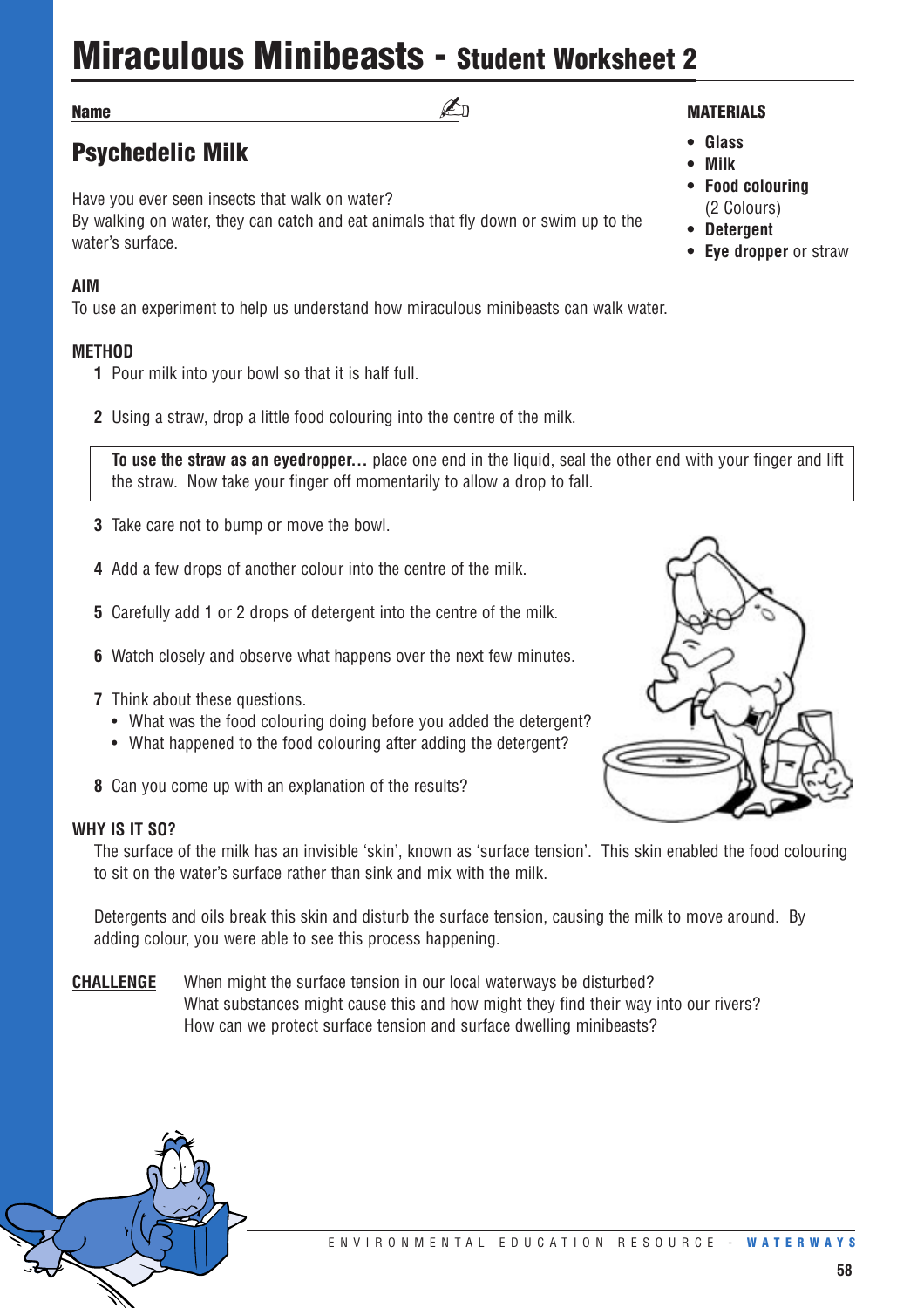### **Miraculous Minibeasts - Student Worksheet 3**

**Name**

What did you observe in Experiment 1, 'Suspended Sewing Needle'?

Can you explain the results in your own words?

 From what you have learnt so far, think about the features a surface dwelling insect must have to be able to walk on water. Draw your creature below.

✍

What would your creature eat?

How would it catch its prey?

What did you observe in Experiment 2, 'Psychedelic Milk'?

Can you explain the results in your own words?

What products in your home might disturb the surface tension of water? Draw them below.

 If surface dwelling insects cannot live on the water's surface, what other aquatic creatures might be affected and why?

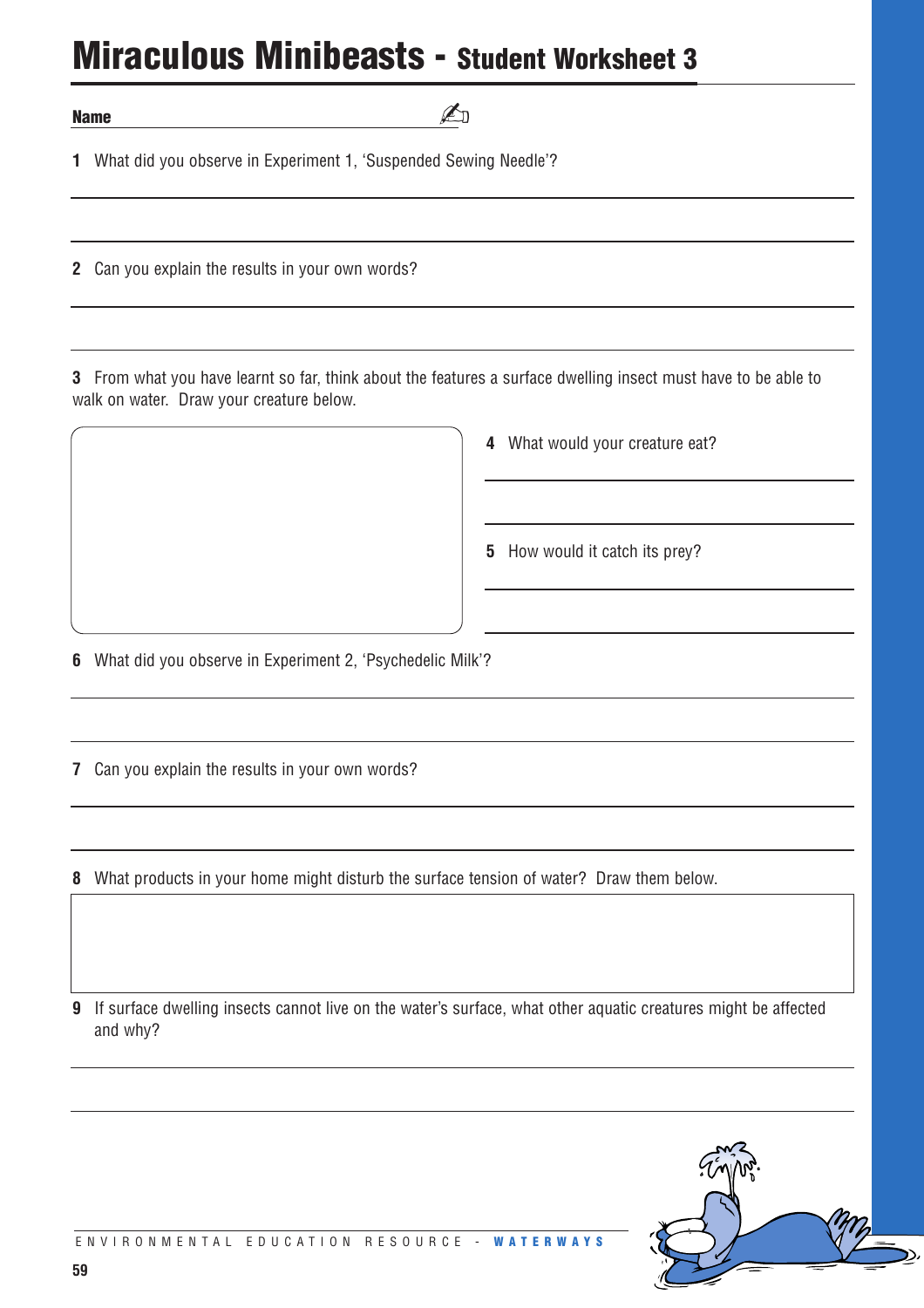# **Feathery Friends**

#### **FOCUS**

- How are bird's beaks and feet adapted?
- How do these adaptations relate to the environment?

#### **OBJECTIVES**

- Understand bird adaptations to waterway environments
- Match species with diet and habit

#### **BACKGROUND**

Waterways are havens for many birds. Diverse vegetation and water provide shelter, protection, nesting, breeding and roosting sites, and a wide variety of food. Each and every species has adapted to its dietary and habitat requirements. Birds capture their share of the food supply because they target different food sources and locations.

#### **NOTES**

Collect posters, pictures, photos, non-fiction books and field guides of native Australian birds and display them around the classroom throughout Water Week. Organisations such as the Bird Observer's Club of Australia or Birds Australia may be able to assist you.

#### **LEARNING TASKS**

- **1 Discuss how humans adapt to a variety of environments.** 
	- How do people cope with living in hot, dry, arid desert areas?
	- How do they cope in areas that experience sub-zero temperatures?
	- How do they live in areas that flood periodically?
- **2 Relate the discussion to the animal world.** 
	- Focus on identifying adaptations to body shapes, body coverings, movement, hunting techniques and breeding.
- **3 Brainstorm to make a list of as many different animals as possible, and their adaptation techniques.** 
	- Do not limit the discussion to only Australian waterway environments.
- **4 Students complete the worksheet.**
- **5 Discuss the results.** 
	- Where would you expect to see each bird feeding at waterways?
	- What animals or actions might pose threats to each bird?
	- How can we help preserve each different bird pictured?
- **6 Play 'Who Am I?' or 'Celebrity Head' with the bird species discussed.**

#### **MATERIALS**

- **• Posters**, pictures, photos, books and field guides of Australian birds
- **•** *'Feathery Friends'* **Student Worksheet**
- **• Dictionaries**

#### **EXTENSION**

Using posters and field guides, challenge students to sketch bird species into the appropriate place on the Extras sheet, *'Waterway Birds'*. Students could make models of a bird or draw birds and label their features.

#### **ASSESSMENT**

Were students able to classify bird species according to beak and feet adaptations? Could they identify other bird species with similar characteristics?

**CSF II LINKS:**

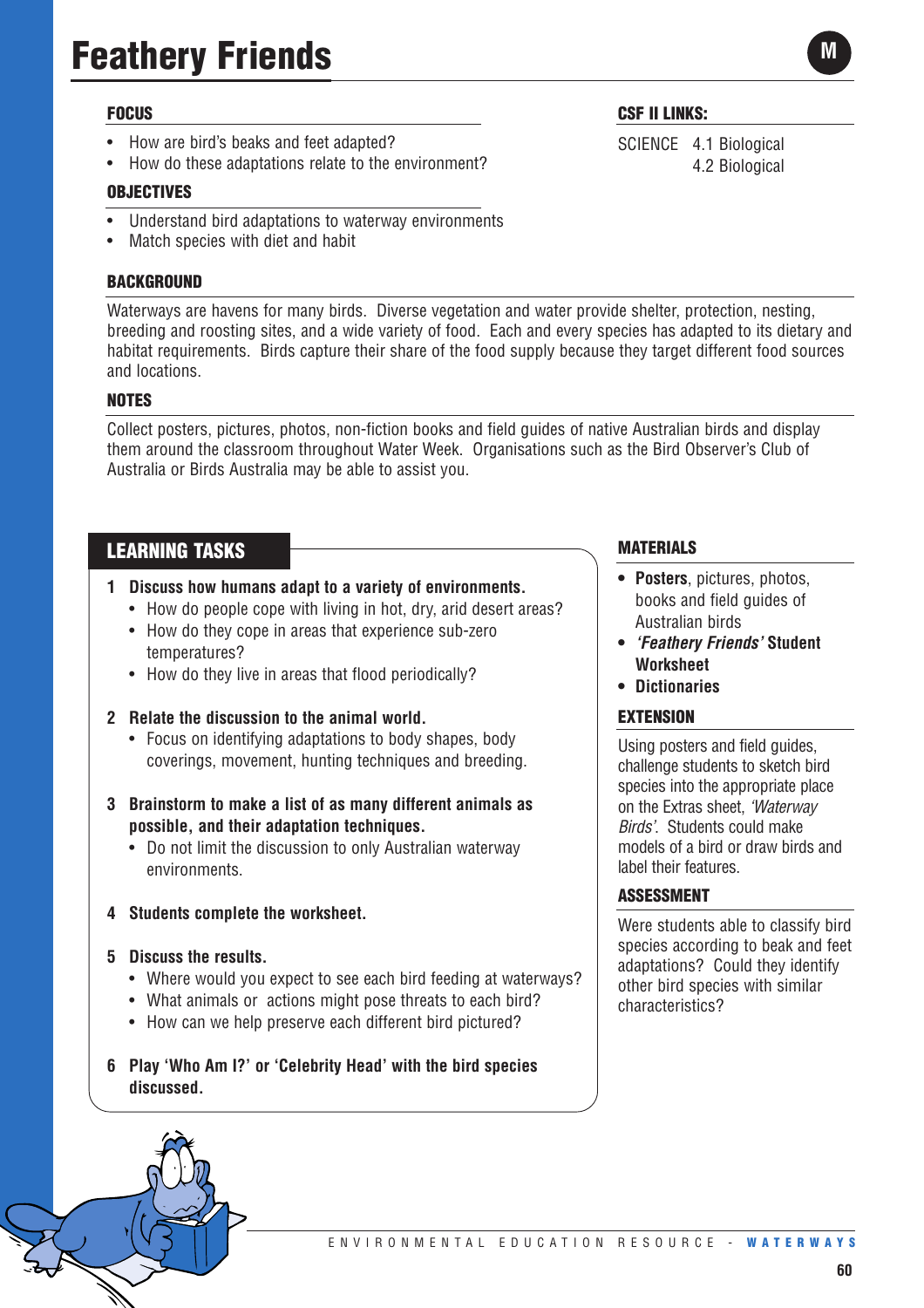### **Feathery Friends - Student Worksheet**

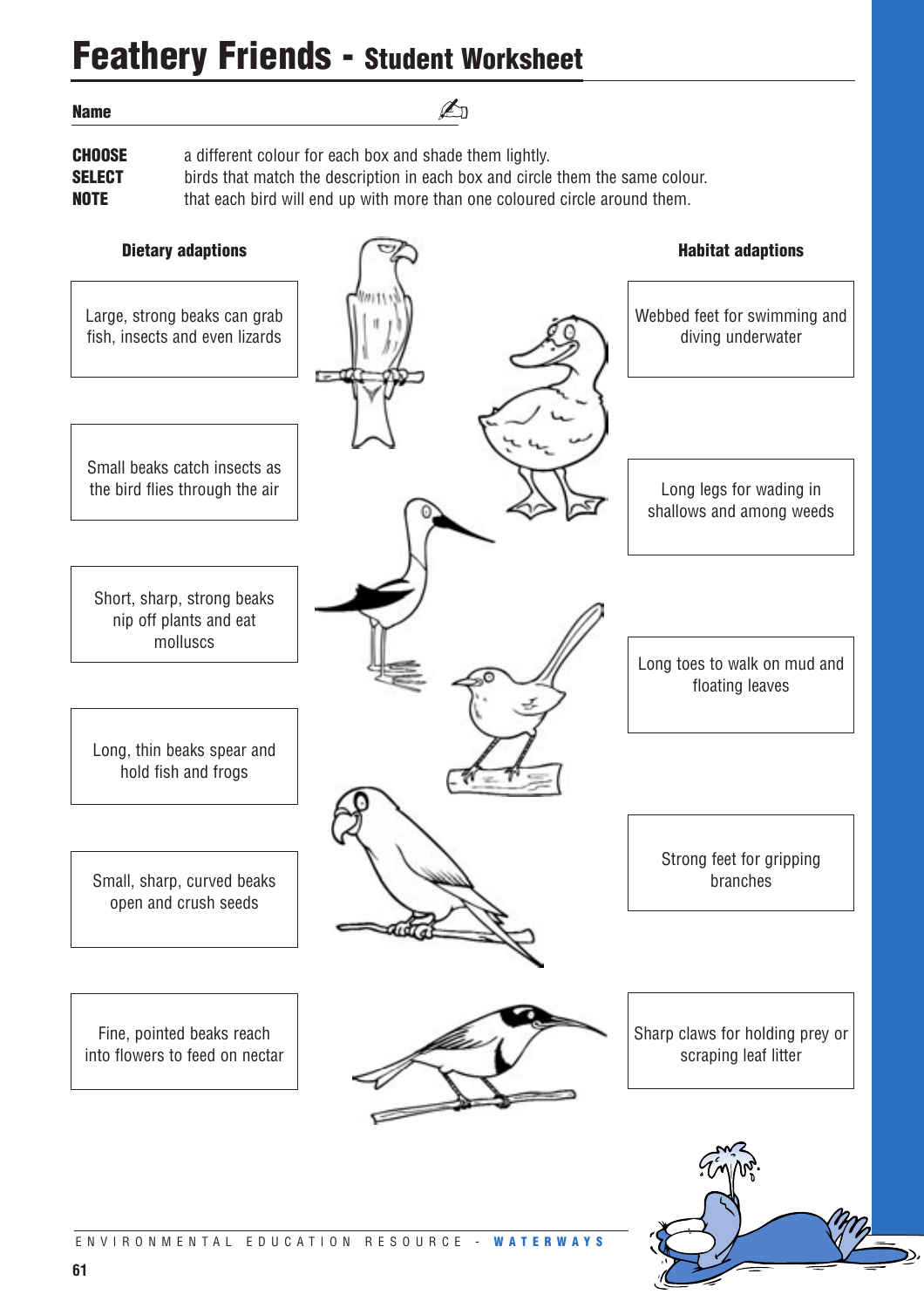# **Habitat Survey**

#### **FOCUS**

• Does our local waterway provide quality habitat?

#### **OBJECTIVES**

- Conduct a habitat survey along a local waterway
- Determine a stream habitat rating

#### **BACKGROUND**

The condition of the vegetation in and around a stream provides a good indication of the health of the waterway. When streamside vegetation is degraded, it provides less protection against land use impacts, deteriorates water quality and directly impacts upon aquatic plants and animals.

#### **NOTES**

This activity needs to be conducted at a local waterway. The Science activity, *'A Meandering Map'* and the Maths activity, '*Stream Speed'* could also be conducted. If a field trip is not possible, complete the Science activity, *'Virtual Habitat Survey'* as an alternate activity.

#### **LEARNING TASKS**

#### **1 Planning the field trip.**

- Visit the waterway to determine an appropriate stretch to survey. Consider an area that might result in a variety of habitat ratings, and where there is access to the opposite bank.
- Invite adult helpers to assist students on the day.

**SAFETY:** When planning a field trip it is essential that you develop a safety plan, which identifies potential hazards the risk of the occurring and implements safety control measures.

#### **2 Prior to the field trip.**

- Read and discuss worksheet 1 to clarify definition of terms.
- Review safety considerations and reinforce behavioural expectations.
- Distribute a clipboard and copies of each worksheet to each group.

#### **3 During the field trip.**

- Mark out 100 metres for students to study.
- Walk the length of the survey area, allowing students to make observations.
- On the return walk, students (in groups of 3-4) conduct their habitat surveys.
- Circle each rating on the record sheet and obtain a total score.
- Discuss the findings as a class.

#### **MATERIALS**

- **•** *'Habitat Survey'* **Student Worksheets 1, 2 & 3** (one for each group)
- **Map** of waterway
- **Trundle wheel**
- **• Markers**
- **• Clipboards**
- **• Pencils**
- **• Paper** for sketching

#### **EXTENSION**

Compile a list of positive actions that could be carried out to maintain or restore waterway habitats. Communicate them via the school newsletter.

#### **ASSESSMENT**

Were students able to rank habitats appropriately at their allocated site? Could they work together in small groups and make collaborative decisions?





SCIENCE 4.1 Biological 4.2 Biological SOSE 4.1 Geography 4.3 Geography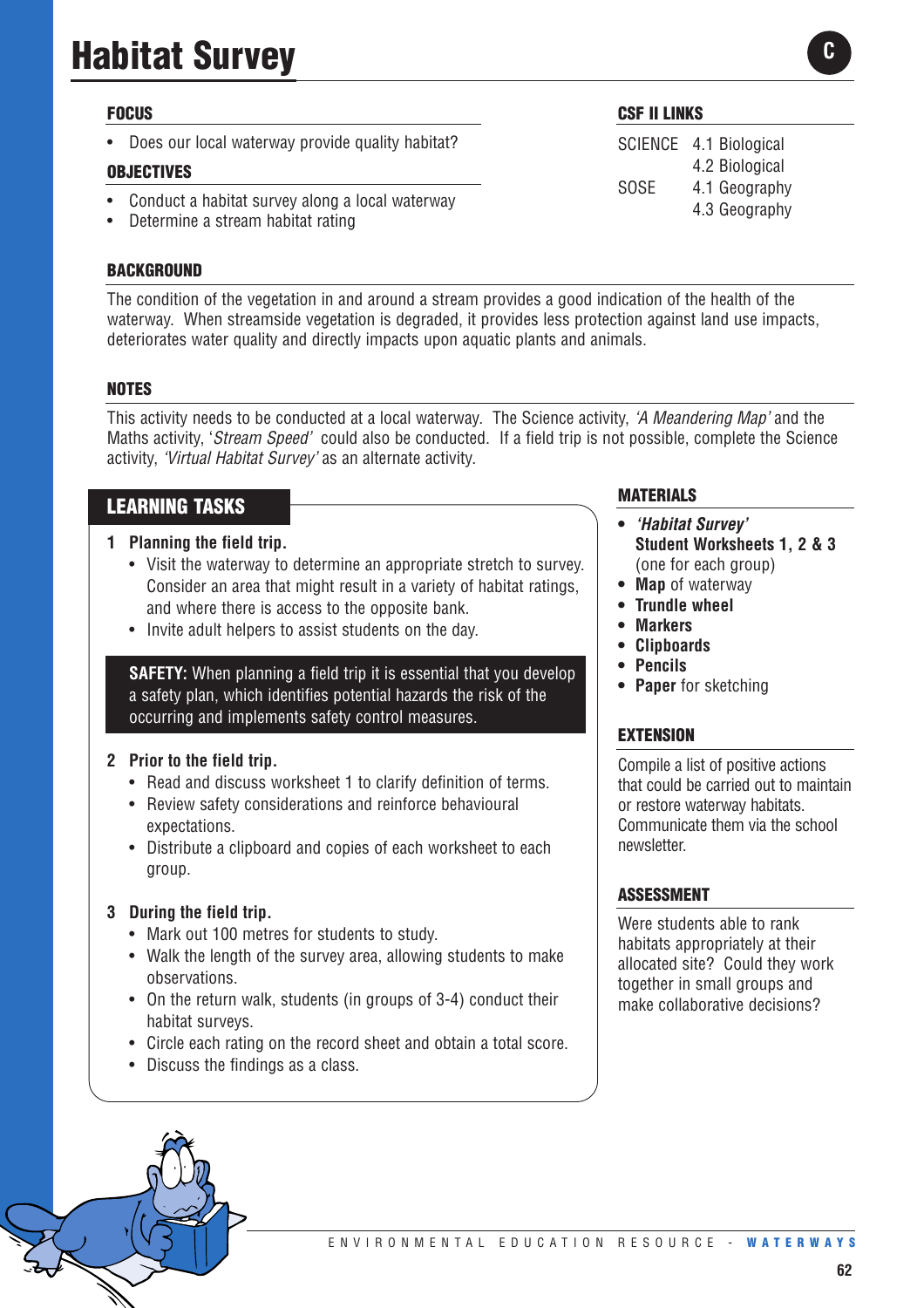### **Habitat Survey - Student Worksheet 1**

#### **Name**

**READ** the following definitions.

### **Definition of Terms**

#### **Habitat survey**

A Habitat Survey involves visually assessing (1) the vegetation along each side and in the waterway, (2) the condition of the banks and the streambed.

A habitat survey is completed by looking at a number of criteria and rating their function.



#### **Bank vegetation**

Bank vegetation refers to the trees, shrubs, rushes and grasses growing on the bank. This vegetation provides food and shelter for aquatic creatures by shedding leaves, twigs and branches into the water. Bank vegetation also stabilises banks, reducing the risk of erosion.

 $\n *\lambda*$ 

#### **Instream cover**

Instream cover includes the snags, logs, rocks and plants that exist in the water. It provides aquatic animals with food, and shelters them from predators and fast moving water. Plants are important because they produce oxygen for aquatic animals. Protruding snags provide roosting sites for birds.

#### **Verge vegetation**

The stream verge is different from the bank. It is the section of land up to 30 metres from the water's edge. Verge vegetation consists of trees, shrubs and grasses growing on this area of land, it provides protection for the waterway by reducing the impact that surrounding land uses may have.

#### **Bank erosion and stability**

Streams erode naturally, usually on bends. However, an unstable stream results in erosion right along its channel. Banks are kept stable by the roots of bank vegetation. If the bank is bare, it is more likely to erode.

If a stream has been channeled or stabilised with concrete, it will be less prone to erosion. However, it would not be ranked highly, as it will have little or no vegetation.

#### **Riffles, pools and bends**

Rocks and debris in the stream may create shallow areas over which the water rushes quickly, forming a rapid. This is called a riffle. Riffles are important for aerating the water with oxygen and providing habitat for many invertebrates. Upstream of a riffle, the water is often quiet and still, forming a pool. Pools are important in providing refuge areas for aquatic animals when water levels drop, and deeper areas for fish to swim.

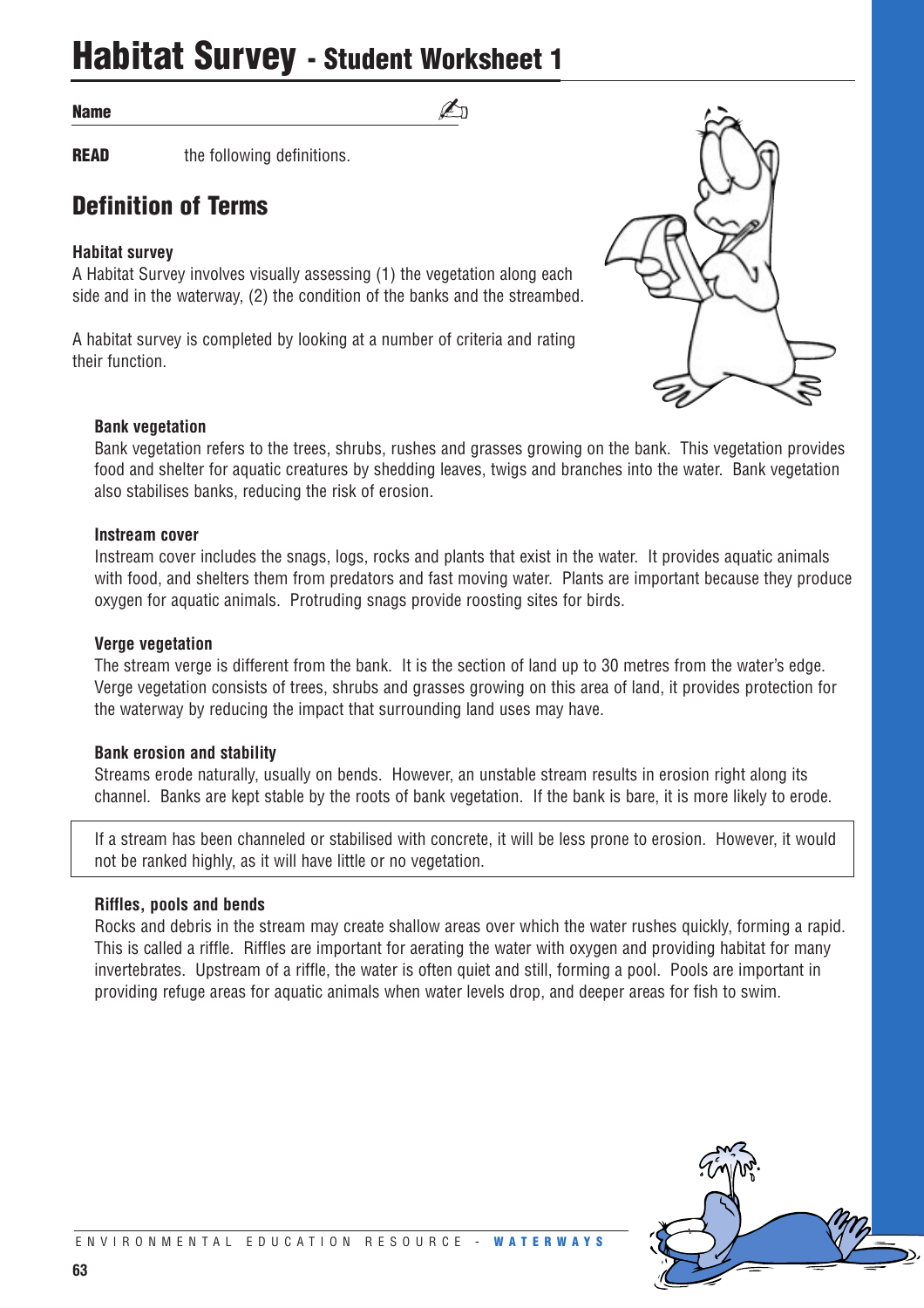# **Habitat Survey - Student Worksheet 2**

**Name**

**USE** this reference sheet to assist you in completing worksheet 3.

### **Reference sheet**

#### **Bank Vegetation**

| (10)                                   | (8)                                     |                                          | (4)                                  | (2)                                    |
|----------------------------------------|-----------------------------------------|------------------------------------------|--------------------------------------|----------------------------------------|
| Mainly undisturbed                     | Mainly native                           | Medium cover of                          | Little native                        | Exotic ground cover                    |
| native vegetation.<br>No signs of site | vegetation. Little<br>disturbance or no | native / exotic. Or<br>one side cleared, | vegetation, mostly<br>exotic species | with lots of bare<br>ground, few trees |
| alteration                             | recent disturbance                      | other not                                |                                      |                                        |

✍

### **Verge Vegetation**

| (8)                  | (6)              | (4)                  |                  |
|----------------------|------------------|----------------------|------------------|
| Well vegetated wide  | Wide corridor of | Very narrow corridor | Bare cover or    |
| verge. Mostly        | mixed native and | of native or         | introduced grass |
| undisturbed native / | exotics          | introduced           | cover such as    |
| some exotic veg.     |                  | vegetation           | pasture land     |
|                      |                  |                      |                  |
|                      |                  |                      |                  |

#### **Instream Cover**

| (10)               | (8)                  | (6)               | (4)                  | (2)                |
|--------------------|----------------------|-------------------|----------------------|--------------------|
| Frequent snags,    | A good cover of      | Some snags or     | Largely cleared      | No cover, no snags |
| rocks or logs with | snags, logs or rocks | rocks. Occasional | stream with few      | rocks or           |
| many plants in the | with considerable    | areas of instream | snags, little stream | overhanging veg.   |
| water and an       | plant life and       | plants or         | plant life and no    | Site may have rock |
| overhanging bank   | overhanging veg.     | overhanging veg.  | overhanging veg.     | or concrete lining |

### **Bank Erosion and Stability**

| (10)                | (8)                  | (6)                | (4)                  | (2)                  |
|---------------------|----------------------|--------------------|----------------------|----------------------|
| Stable; no erosion. | A little erosion and | Localised erosion. | Signs of active      | Extensive erosion -  |
| No undercutting of  | bank undercutting.   | Relatively good    | erosion, especially  | over 50% of banks    |
| banks, gentle bank  | Gentle bank slopes   | vegetation cover.  | during high flows.   | have erosion. Very   |
| slopes covered with | with good cover and  | No continuous      | Unstable bare banks, | unstable with little |
| roots / grasses etc | little damage        | damage to bank     | little veg.          | vegetation cover     |

#### **Riffles, Pools and Bends (flowing water only)**

| (10)                  | (8)                  | (6)                    | (4)                    | (2)                    |
|-----------------------|----------------------|------------------------|------------------------|------------------------|
| Wide variety of       | Good variety of      | Some habitat variety   | Only slight variety of | Uniform habitat.       |
| habitats. Riffles and | habitats - riffles & | - occasional riffle or | habitat. All riffle or | Straight stream, all   |
| pools present of      | pools or bends &     | bend. Some             | pool with only slight  | shallow riffle or pool |
| varying depths.       | pools. Variation in  | variation in depth     | variation in depth     | of uniform depth       |
| Bends in the stream   | depths of all three  |                        |                        | e.g. channel           |

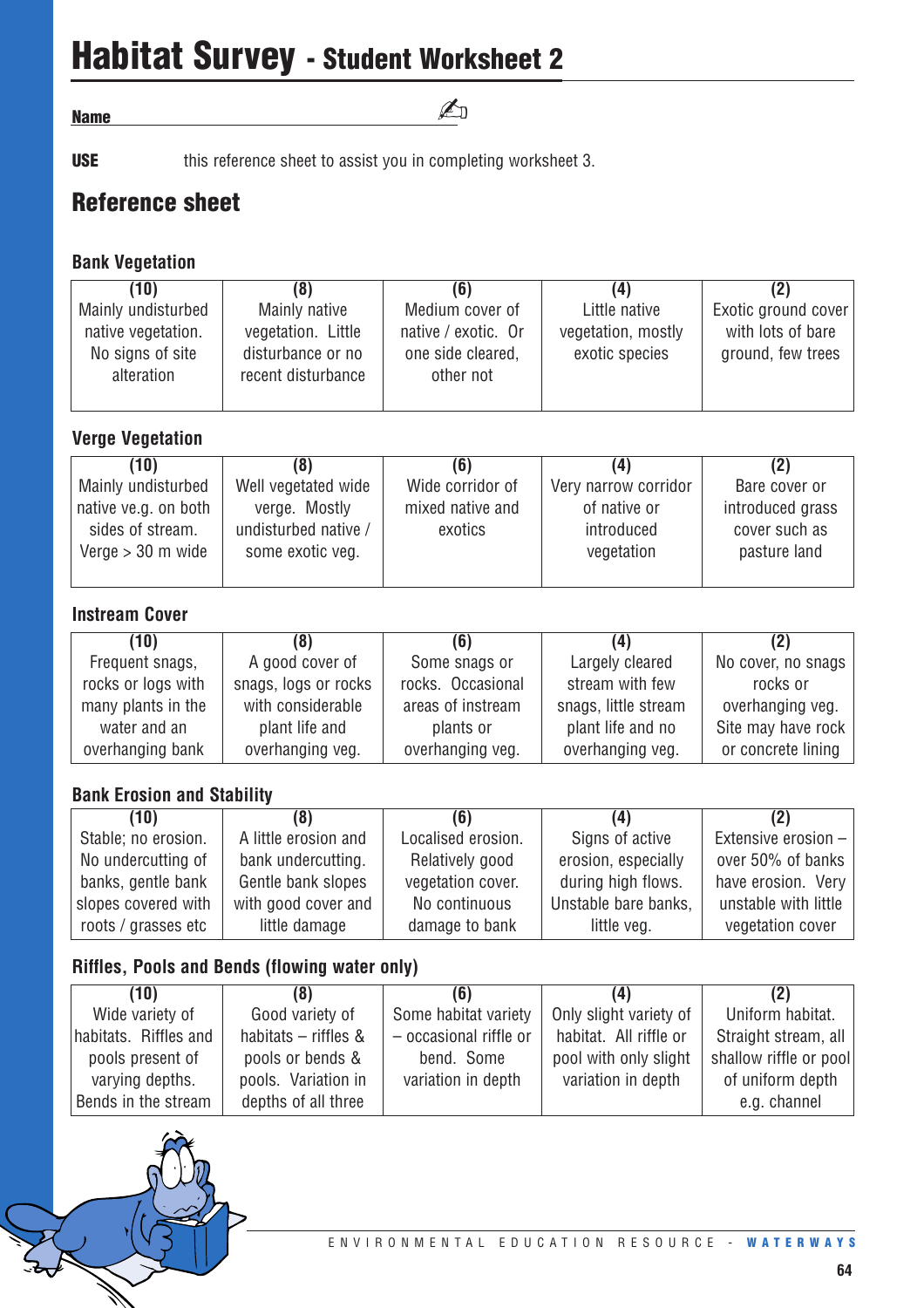### **Habitat Survey - Student Worksheet 3**

**COMPETE** this record sheet.

### **Record Sheet**

Waterway name and location

Group members names

Survey date

**CIRCLE** your rating for the stream in the table below

| Rating    | <b>Bank</b><br><b>Vegetation</b> | <b>Verge</b><br><b>Vegetation</b> | <b>In-Stream</b><br><b>Cover</b> | <b>Erosion and</b><br><b>Stability</b> | Pools, Riffles<br>and Bends |
|-----------|----------------------------------|-----------------------------------|----------------------------------|----------------------------------------|-----------------------------|
| Excellent | 10                               | 10                                | 10                               | 5                                      | 5                           |
| Good      | 8                                | 8                                 | 8                                | 4                                      | 4                           |
| Fair      | 6                                | 6                                 | 6                                | 3                                      | 3                           |
| Poor      |                                  | 4                                 | 4                                |                                        | $\overline{2}$              |
| Very Poor | 2                                | 2                                 | 2                                |                                        |                             |

✍

**ADD** all the numbers you circled for a total score (The minimum score is 8 and the maximum is 40)

Total Score \_\_\_\_\_\_\_\_\_\_

**COMPARE** your waterway's total score with the range of scores below to assess the stream habitat rating

| <b>Rating</b> | <b>Scores</b> |
|---------------|---------------|
| Excellent     | $36 - 40$     |
| Good          | 29-35         |
| Fair          | $20 - 28$     |
| Poor          | $12 - 19$     |
| Very Poor     | $8 - 11$      |

Waterway Habitat Rating

What changes could we make at this site to improve the Waterway Habitat Rating?